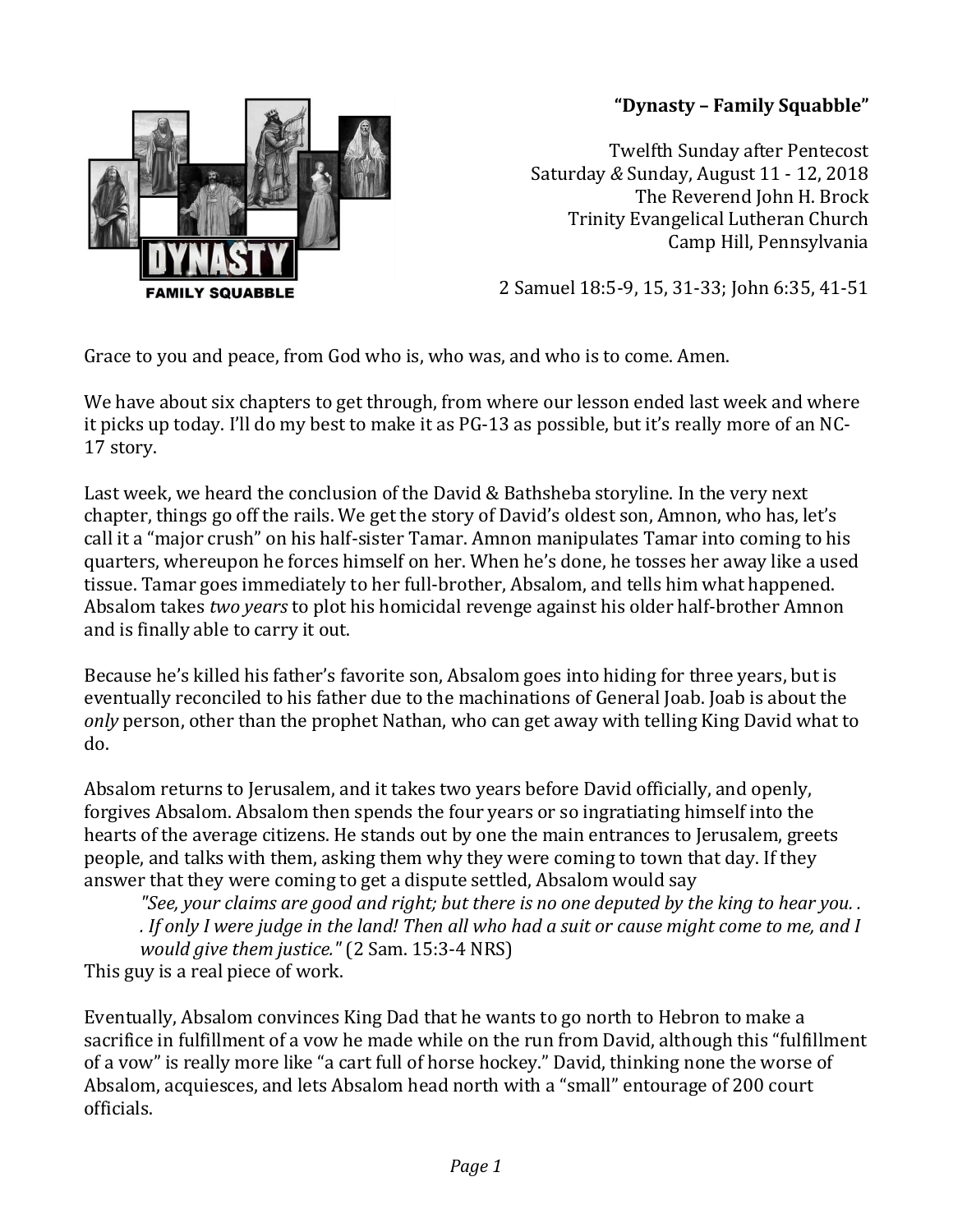Unbeknownst to David, Absalom sends word all around the north that when he arrives at Hebron, they are to proclaim him as the new king. Which he does. And they do. Back in Jerusalem, David is told Absalom has the backing of the ten northern tribes to be king. So, David and his remaining loyalist hightail it out of Jerusalem and go into hiding. David, however, **is** able to leave a few moles behind, which is how he learns more about Absalom's plans.

Absalom returns to Jerusalem, takes the palace, and officially declares himself king by, among other things, having sex in public with David's concubines (he's like a dog marking his territory). Shortly thereafter, Absalom goes out in battle against his father the king.

One thing we have to understand about Absalom is that, unlike those of us who are follicallychallenged, he has long, luxuriant, strong hair. Unfortunately for him, he is waging battle while astride his trusty steed, and they are in a rather dense forest. His hair gets tangled in some low-lying tree branches. Absalom gets stuck, but the mule keeps going.

**This** is where our reading picks up for today: there he is, hanging by his hair, when General Joab's soldiers find him, and *against* David's **direct orders** (*Deal gently for my sake with the young man Absalom -* v5), Joab strikes Absalom with a spear, and his soldiers finish Absalom off. David is informed of Absalom's death (that's what the Cushite in our reading did) and goes into a time of mourning. Which is where our first reading stops.

Now, before we feel *too* sorry for him, we have to remember that God *did* warn David. We heard that warning *last* week, when the prophet Nathan confronted David over his sexual conquest of Bathsheba, and subsequent arranged murder of her husband Uriah. Nathan prophesied:

*<sup>10</sup> Now therefore the sword shall never depart from your house, for you have despised me, and have taken the wife of Uriah the Hittite to be your wife. <sup>11</sup> Thus says the LORD: I will raise up trouble against you from within your own house; and I will take your wives before your eyes, and give them to your neighbor, and he shall lie with your wives in the sight of this very sun. <sup>12</sup> For you did it secretly; but I will do this thing before all Israel, and before the sun."* 2 Samuel 12:10-12

*Today,* we get to see *yet another* of the low points in David's life: we are reminded that he is not necessarily always a good guy. In fact, we see that David is a fundamentally flawed human being.

So, in other words, David is a lot like *me.*

*\*I\** have messed up more relationships than I can count: with people I've dated, with friends, with family members, classmates, co-workers, congregation members, my *spouse*. I have to work diligently at not losing my temper, or saying sarcastic, hurtful, things, especially when I'm ticked off.

But what if, in this reading of grief and sorrow, we replace the name "David" with the name "God," and then we replace the name "Absalom" with "John," or "George," or "Jim" or "Kathy"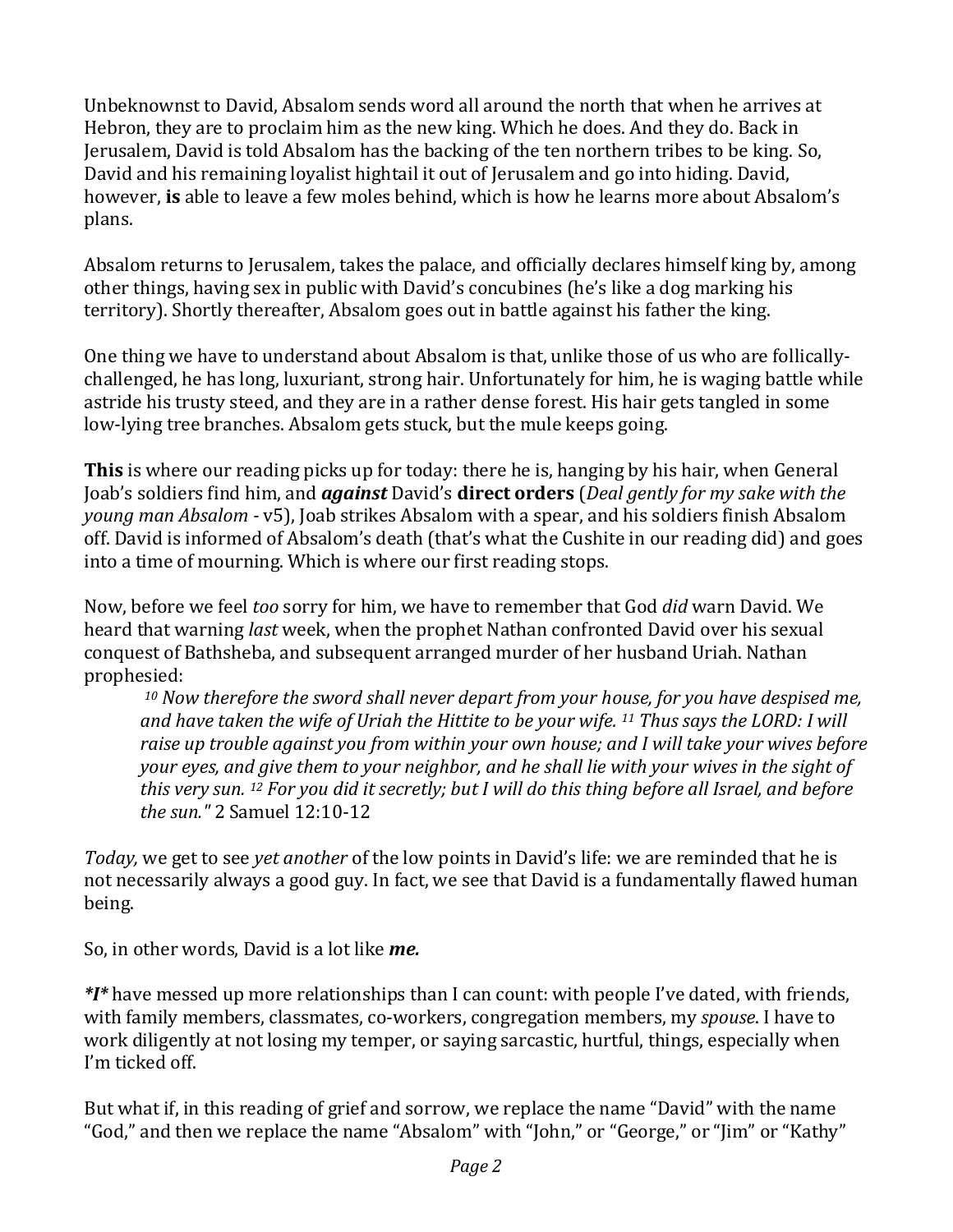or "Carolyn" or "Sharon" or whatever *your* name happens to be? How do you start to feel about this story now?

Hopefully no one here has ever raped their half-sibling or murdered *anyone*. I am *really*  hoping that no one here is attempting to overthrow a government. But I *would* bet that most, if not all of us here, *have* thought and spoken badly about someone else, and; thought about, and maybe even tried, to get revenge on some one for a real - or perceived - wrong, or; thought the world might be a better place if a specific person - or if *several* specific persons - was no longer among the living.

Thinking that way, David's responses are kind of suddenly relevant to *my* daily life. I'm not plotting revenge on a murderer, but I this morning, driving north on 15, doing 65 in a 55, I was passed on both side by four cars, who then all four got in the middle lane in front of me. And I **did** momentarily think about speeding up and pulling in front of *them and* putting on my brakes. Quickly. Maybe you're remembering the way your boss chewed you out in front of the whole rest of the staff, and what you *Really* wish you would have said in response. Perhaps you're thinking about how that time your spouse, or best friend, weren't all that nice to you, and so you did that thing - you know which thing - that thing that really just *get to* them, on purpose.

Absalom, son of the king, was not nice, to a lot of people, on a pretty grand scale: Rape; Insurrection; Public indecency; Inciting Civil war. Did he get what was coming to him? Did he get what he deserved? Did he deserve such an ignoble death? I don't know.

David, Absalom's father, anointed king, *ancestor of Jesus,* is highly regarded. But he *also* was not always nice to people: he abused his position of power; he ordered the murder of an innocent man; through his *inaction,* he condoned the atrocious, reprehensible actions of his own sons. Did David get what he deserved? Did David get what was coming to him?

Do *ANY* of us get what we deserve? I mean, what we really deserve? Okay, maybe you didn't get that promotion at work you were totally qualified for and had the most experience for. Maybe you didn't get that grade on your paper, even though you put in all those extra hours, while your classmates just kind of slacked off, and you all got the same grade.

But what about all those *other* times you didn't get what you deserved? Like that time when you didn't see the stop sign and just blew through the intersection? What about when you said that thing that *you* thought was funny and silly and would make people think you're witty, but what you *actually* said was something crass and thoughtless?

Do *any* of us get what we deserve? God *sees* our sin. God *knows* our sin. God is hurt *to the core*  by our sin. And God most definitely does *NOT* give us what we deserve.

God calls us to change. God *wants* us to change. God *loves us* enough for us to change. God calls each of us to turn *from* our sin, to turn *from* the wrong we so willingly do, *from* the ways we so willingly hurt one another. God calls us to turn rather *to* the new life that comes to us in the water and the Word, in the bread and wine, in the body and blood.